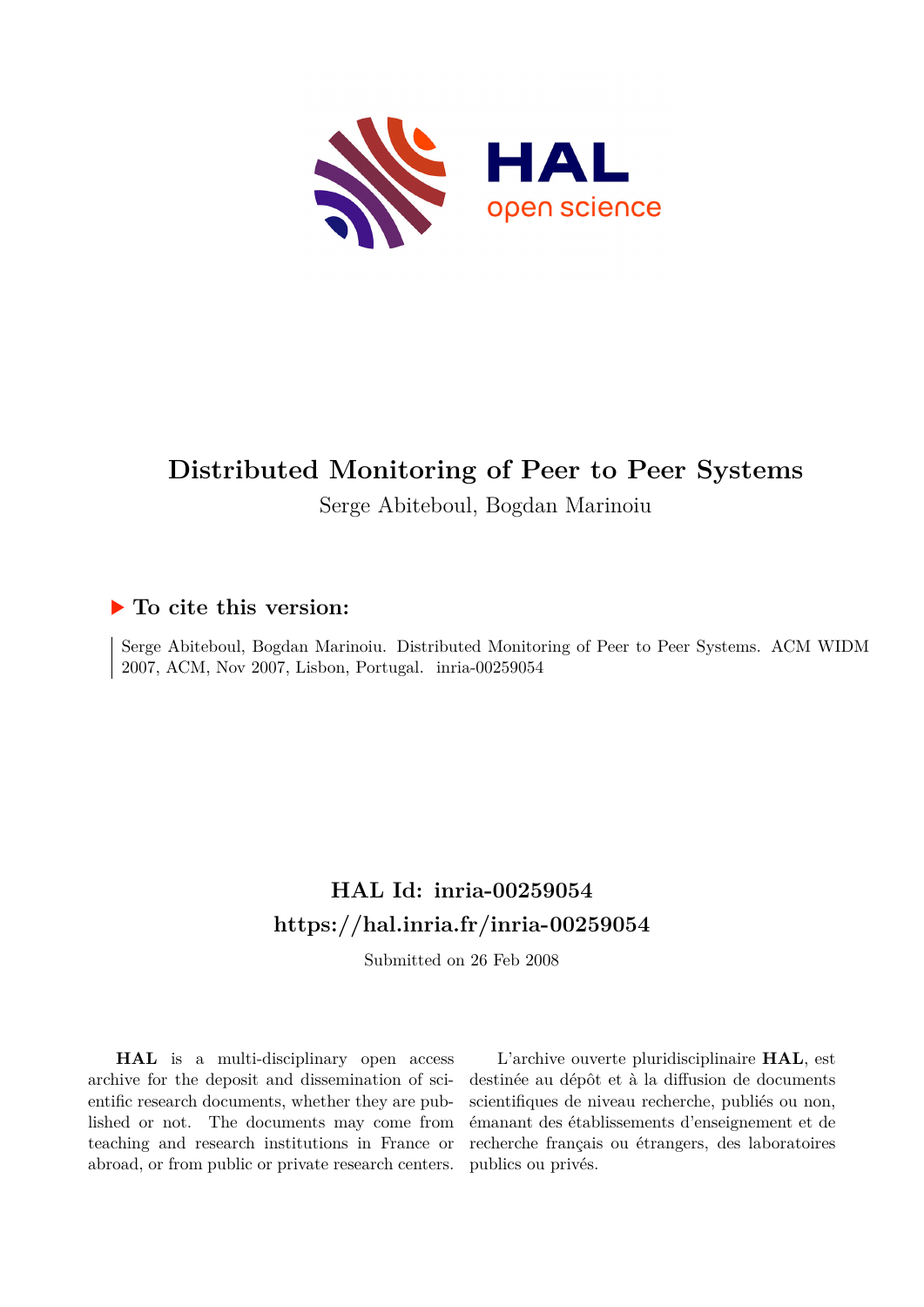# **Distributed Monitoring of Peer to Peer Systems**

Serge Abiteboul and Bogdan Marinoiu INRIA Saclay and University Paris Sud 4, rue Jacques Monod 91893 Orsay CEDEX, France firstname.lastname@inria.fr

# **ABSTRACT**

In this paper, we are concerned with the distributed monitoring of P2P systems. We introduce the P2P Monitor system and a new declarative language, namely P2PML, for specifying monitoring tasks. A P2PML subscription is compiled into a distributed algebraic plan which is described using algebra over XML streams. The operators of this algebra are first alerters in charge of detecting specific events and acting as stream sources. Other operators process the streams or publish them.

We introduce a filter for streams of XML documents that scales by processing first simple conditions and then, if still needed, evaluating complex queries. We also show how particular tasks can be supported by identifying subtasks that are already provided by existing streams.

# **Categories and Subject Descriptors**

H.2 [Database management]: Distributed databases, Query processing

# **General Terms**

Algorithms, Design, Languages, Performance

## **Keywords**

distributed data management, stream processing, peer to peer systems, databases, Web services, active documents

# **1. INTRODUCTION**

Peer to Peer systems have become popular over the last decade mainly because they provide support for community content sharing and for loosely coupled distributed applications. Their use is still hindered by the difficulty to observe such highly dynamic systems, and to gather information on their functioning. Observation turns out to be essential in many contexts, e.g., error management, statistics gathering, workflow control, Web surveillance. This is the topic of the present paper where we propose a generic monitoring system

Copyright 2007 ACM 978-1-59593-829-9/07/0011 ...\$5.00.

for P2P systems. A main contribution is that subscriptions, specified in a declarative language, are compiled into distributed algebraic plans over XML streams. We present a new algorithm for efficient filtering and introduce a novel P2P technology for re-using already existing streams.

We introduce a system, called P2P Monitor (P2PM for short) for monitoring P2P systems. P2PM is itself a P2P system. So, we have two P2P systems that coexist, the monitored one (possibly several monitored systems) and the monitoring one (namely P2PM). The same machine may participate in both kinds of P2P networks. Each peer in the monitored P2P system can observe some activities (e.g. data changes or communications) happening locally and thus become a primary source of monitoring information. We represent such information as a stream of XML data. Such data may be transmitted between peers through channels (e.g., using point to point or broadcasting). The peers in P2PM perform operations on data streams to produce new streams or publish resulting streams.

A main characteristic of the system is the use of a declarative Subscription Language, P2PML, short for Peer-to-Peer Monitor Language. A monitoring task is specified to the system in this language. It is then compiled into an *alge*braic monitoring plan involving both the monitored system and P2PM. Thus, our work is founded on an algebra over data streams (i.e., a library of services) derived from the ActiveXML algebra framework for distributed data management [4]. The algebraic operators include Alerters - 0-ary operators, that are situated on the premises of the monitored peers, detect specific local events and produce data streams, stream processors - for filtering or applying more complex operations on streams, and publishers - for exposing streams to other peers of the system (in channels), or to the human users in e-mails, RSS feeds or Web pages.

The most important stream processor is the Filter, which can perform efficiently a large number of filtering queries over a stream with intense traffic. An important aspect, from a performance viewpoint, is that it checks separately simple test conditions, evaluated on the fly, and more complex ones that require the use of an XML query processor.

An important issue for scaling with many subscriptions and peers is the placement of operators such as filters close to the data they work on when possible, to save on data transfers. As we will see, ActiveXML is also used for reducing the amount of data that is transferred by providing information intentionally when possible to avoid useless transfers and replication. With respect to replication, P2PM also includes the means to reduce the load on the system by re-using ex-

Permission to make digital or hard copies of all or part of this work for personal or classroom use is granted without fee provided that copies are not made or distributed for profit or commercial advantage and that copies bear this notice and the full citation on the first page. To copy otherwise, to republish, to post on servers or to redistribute to lists, requires prior specific permission and/or a fee.

*WIDM'07,* November 9, 2007, Lisbon, Portugal.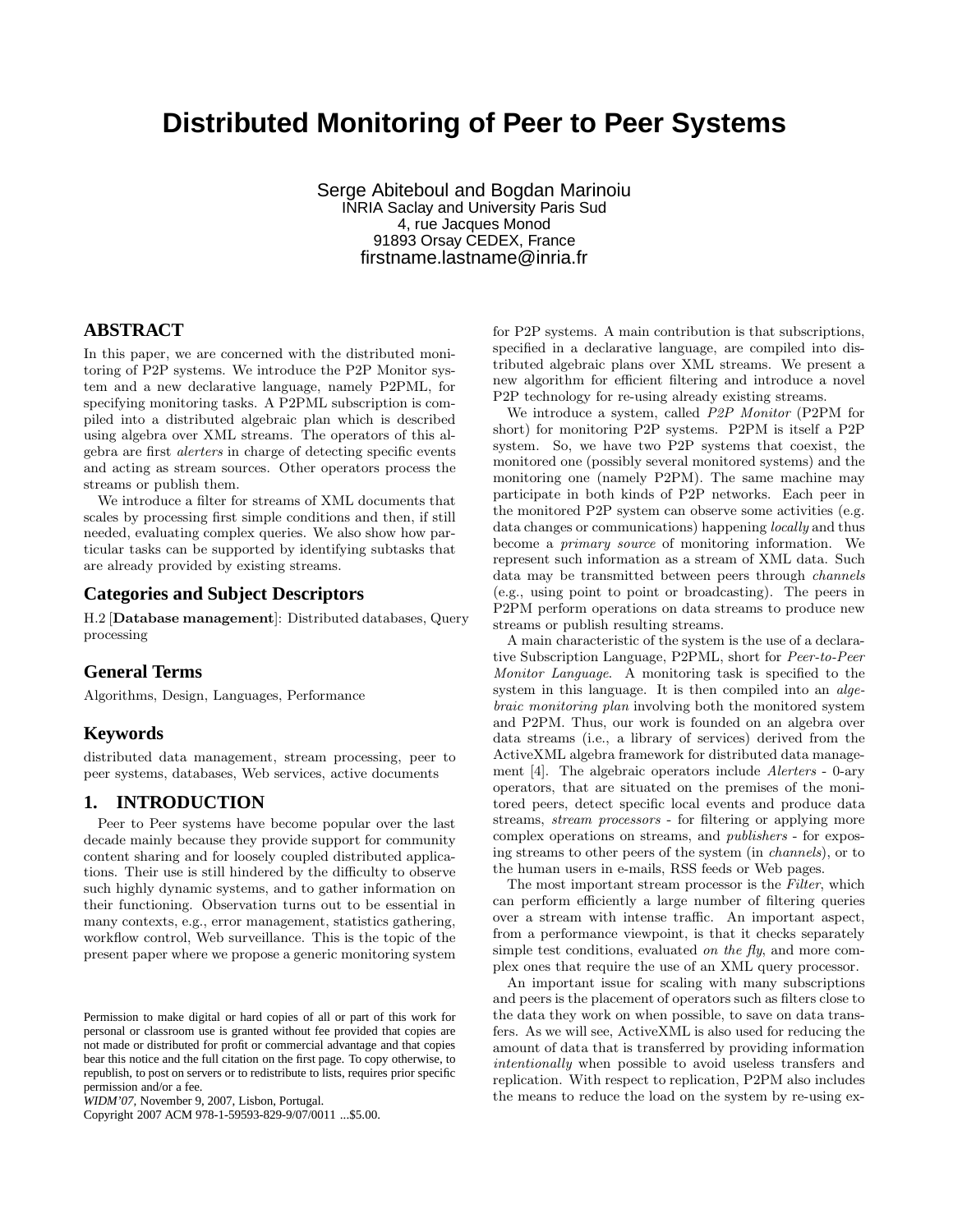isting data streams. When a new monitoring subscription arrives, the system searches for existing streams that could help support (portions of) the new task. This (monitoring) service discovery is implemented on top of a P2P content management system, namely KadoP [3].

*Motivations.* A wide range of applications can benefit from such a monitoring of P2P systems. We will mention briefly some that particularly motivated the present work.

P2PM can be used to observe Web services activity in a Web community. Towards this goal, we implemented an alerter to monitor SOAP messages. This could serve, for instance, to follow the concurrent execution of large number of workflow instances in telecom services (e.g., BPEL workflows [6]) to detect malfunctions, gather statistics, understand usage patterns, support billing, etc.

An application we considered for testing is the surveillance of the content published by Web servers (e.g., for a community portal). In particular, we developed an alerter to monitor changes in RSS feeds.

A main motivation of our work is the monitoring of the Edos content sharing network [9]. Edos is a P2P distribution system that is developed in cooperation with the Mandriva company (originally MandrakeSoftware). In Edos, the data consists of the Mandriva Linux distribution, i.e., about 10 000 software packages and the associated metadata. The metadata for one distribution is more than 100 megabytes of XML data. The monitoring is primarily used to gather statistics about the peers (e.g., number, efficiency, reliability) and the usage of the system (e.g., query rate).

The paper is organized as follows. Section 2 introduces the subscription language. Section 3 defines the notions of streams and channels and presents the architecture of P2PM as well as the Stream Algebra. Section 4 focuses on the module implementing efficiently stream filtering. Section 5 shows techniques allowing stream reuse. In Section 6, we compare P2PM to other systems and in Section 7, we conclude.

#### **2. P2P MONITORING LANGUAGE**

In this section, we briefly describe the subscription language and thereby the functionalities of the system.

The monitoring language P2PML allows specifying in declarative statements, called (monitoring) subscriptions, complex events a user is interested in, as well as how the user should be notified of detected events. The system is globally in charge of performing the corresponding (monitoring) task, and in particular, of assigning the operators.

For instance, consider the subscription involving three peers in Figure 1. The monitor office of meteo.com wants to detect when the meteo service it provides to some peers, a.com and b.com, is too slow (takes more than 10s).

As one can notice, the syntax is inspired by the XQuery's FLWR [18]. Statements in the language use five types of clauses that are discussed next.

The FOR clause specifies the *information sources*. Three sources are used in the example: two alerters of outgoing calls (*outCOM*), one on peer  $a$ , one on  $b$ , and an alerter of incoming calls  $(inCOM)$  at meteo.com. Note that the same "call" is an out-call for a.com and an in-call for meteo.com. The clause defines XML variables: \$c1 for events detected by the two clients and \$c2 for events detected at the server.

The functions in the FOR clause define the nature of the alerters that are used. In the example, the outCOM and inCOM alerters monitor the communications in SOAP RPC

```
for $c1 in outCOM(<p>http://a.com</p>
                  <p>http://b.com</p>),
    $c2 in inCOM(<p>http://meteo.com</p>)
let $duration := $c1.responseTimestamp
            - $c1.callTimestamp
where
    $duration > 10 and
    $c1.callMethod = "GetTemperature" and
    $c1.callee = "http://meteo.com" and
    $c1.callId = $c2.callIdreturn
    <incident type = "slowAnswer">
      <client>{$c1.caller}</client>
      <tstamp>{$c2.callTimestamp}</tstamp>
    </incident>
by publish as channel "alertQoS";
```
#### Figure 1: A monitoring subscription

calls. Such communications consist of a pair of a Call and a Response. An alerter produces a stream of XML trees. An element of such stream is called a stream item. In a stream item, we distinguish two parts:

- 1. the attributes of the root that typically gather some generic information. For a Web service alerter, these will include call identifier, server identifier or the time of the call. Selection conditions on these attributes are very common in subscriptions.
- 2. the sub-elements of the root that possibly have some more complex structure. In the case of the Web service alerter, the entire SOAP message or an error message may be included in the alert.

The filter will process selections over these two kinds of data in the alert differently for performance reasons.

The LET clause enables the user to define more variables based on the already defined ones, e.g. \$duration.

The WHERE clause imposes some Boolean conditions on the variables. (For the moment, the system supports only conjunctions of conditions.) The conditions are equality or inequality conditions on the atomic variables (integer or strings) or on some atomic values that can be extracted from variables using XPath queries. An example of a XPath query is:

#### \$c1/alert[@callMethod = "GetTemperature"]

Since such conditions on the root attributes of alerts are very common, we use a dot notation as syntactic sugaring. For instance, the previous condition can be expressed as:  $\text{\$c1.callMethod} = "GetTemperature".$  Conditions on the root attributes are called simple conditions. The Where clause in the example contains four simple conditions.

The RETURN clause specifies the output stream. When conditions are matched by the values over the input streams, an output XML tree is obtained in the output stream. This output is defined as XML data with possibly curly bracketsguarded expressions that are to be evaluated at runtime.

Finally, the BY clause determines how the user gets notified. Publication in a channel (the most interesting case), illustrated by the example, consists in publishing a stream that clients (other peers) can subscribe to or other subscriptions (issued by human users) can refer to. This will be detailed in Section 3.

As previously mentioned, the main concept of the system is the stream. A subscription produces a stream. Furthermore, the syntax declaration of a FOR clause is: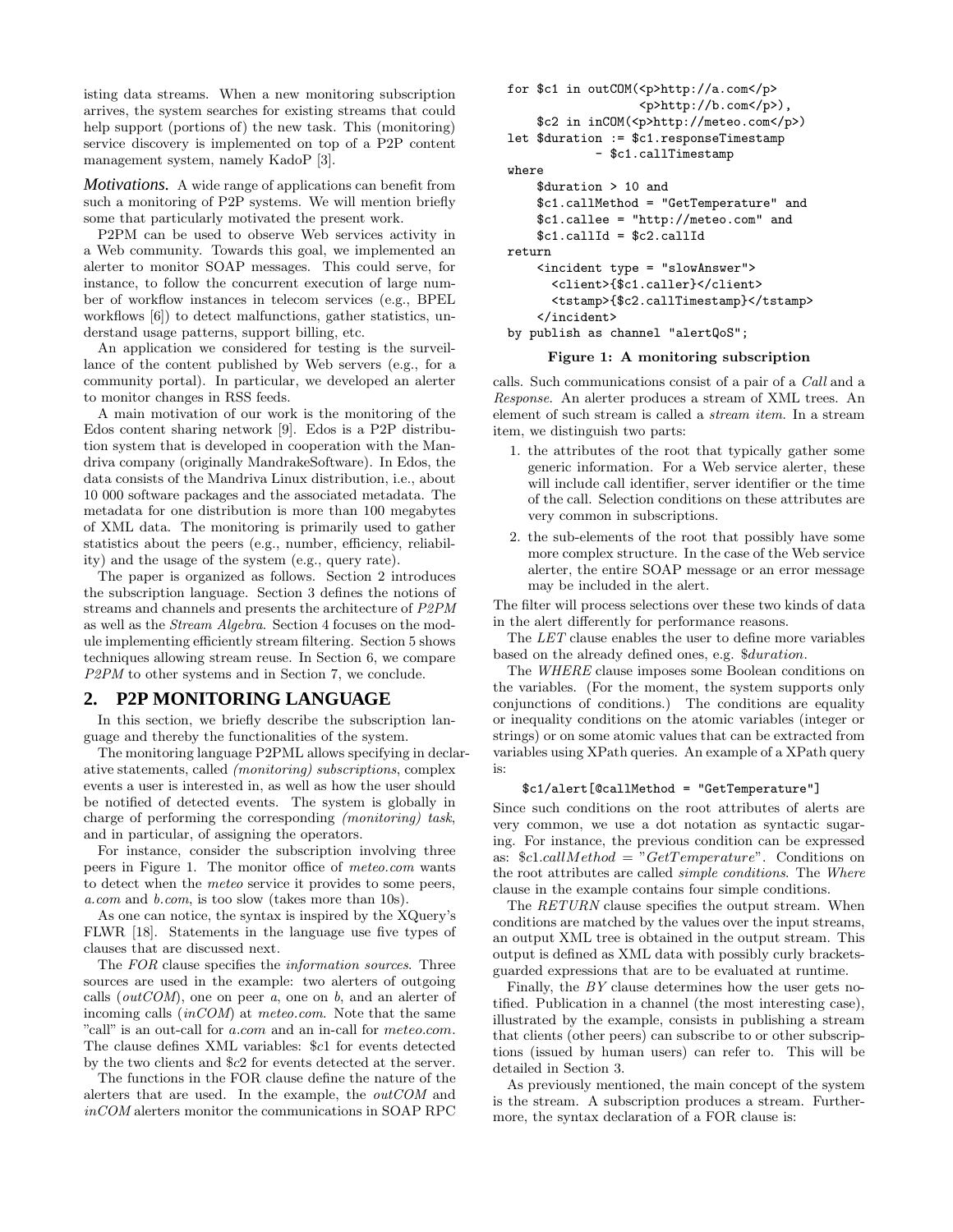

Figure 2: The architecture of a peer in P2PM

<fclause> :- FOR <var> in <stream> (, <var in <stream> )\*

So, in particular we can nest subscriptions:

```
for x \in \{ 6r \text{ s}y \text{ in} \dots \} ...
```
Also, functions such as inCOM take a stream as input and produce a stream as output. The input stream does not have to be fixed. So for instance, one can define:

```
for $j in
  areRegistered(<p>s.com/dht</p>)
for C in inCOM(\frac{1}{2}) ...
```
For this example we suppose that our system has the support of a DHT and that the DHT exports a stream of events, corresponding to peers joining or leaving:

```
<p-join>a.com</p-join> % a joins
<p-leave>a.com</p-leave> % a leaves
```
In the latter case, inCOM removes peers from the collection of monitored peers.

One can also request duplicate-free results by preceeding the content of the RETURN clause by the distinct attribute as in: return distinct  $\langle a \rangle \{\$\}\rangle \langle /a \rangle$ .

The syntax of P2PML has the flavor of that of XQuery. Clearly, it is very different because its role is not to query XML documents but to monitor P2P systems; in particular the BY clause has no analogue in XQuery. XQuery has an influence because the streams contain XML data.

### **3. P2P MONITOR**

We first present the architecture of P2PM. Then we focus on two key aspects: (i) the ActiveXML algebra that is used in the system and (ii) the generation of monitoring plans.

#### **3.1 Architecture**

The functional architecture of a peer in the P2PM is shown in Figure 2. Between them and with other peers, the modules mostly exchange streams of ActiveXML trees. The minimum required to be a P2PM peer is to run a Subscription Manager. A peer may also host some alerters, stream processors and some publishers. These are discussed next.

*Subscription manager.* When a user requests a monitoring task in P2PML, she forwards the subscription to a peer which becomes Subscription Manager for this subscription. A peer keeps the information about all subscriptions under his responsibility in a database named Subscription Database.

The Subscription Manager is in charge of translating the subscription into a monitoring plan, optimizing this plan, and then deploying the optimized plan (See Section 3.4). A peer can also delegate a part of the monitoring task, by expressing demands in the same P2PML language for monitoring subtasks to other peers.

*Alerters.* Each alerter (a 0-ary operator producing a stream) is specialized in detecting particular events in some systems that are external to P2PM, as described next. An WS Alerter intercepts inbound-outbound Web service calls and produces alerts including SOAP envelopes expanded with annotations such as timestamps and the identifiers (DNS/IP) for caller/called entities. They are implemented as Axis handlers. An ActiveXML alerter detects updates to the ActiveXML peer's repository. A WebPage Alerter detects changes in XML/XHTML pages by comparing their snapshots. The alert may provide (if desired) the delta between two pages. (This alerter uses an auxiliary Web crawler for the surveillance of collections of Web pages). RSS Feed Alerter detects changes in an RSS feed by comparing snapshots also. With RSS, the alerts have more semantics than with arbitrary XML: e.g., add, remove and modify entry.

*Stream processors.* Some of the stream processors are stateless, i.e., their behavior does not depend on the history of their input streams, e.g., Filter  $(\sigma)$ , Restructure (Π), Union (∪). Others are *stateful*, e.g., *Duplicate-removal*, *Join*  $(\Join)$ or Group. We next briefly discuss the main processors we support. The Filter processor whose performance is critical for the usability of the system, is discussed in Section 4.

Join takes two streams as input and generates an output stream. Join can be parameterized by a join predicate. For instance, in Section 2, we need to "join" the alerts of the two streams using the equality of the callIds. Such a join is typically very used in monitoring systems to follow a task across different peers. For each new tree  $t$  in one of the input streams, the history of the other stream is searched for a tree  $t'$  so that  $(t, t')$  matches the *join predicate*. An index over that history is used to speed up the search. The result of Join includes information about the matching pair of trees. Duplicate-removal detects similar trees based on a duplicate criteria. Union takes several streams as inputs and merges them into a single stream.

Restructure takes as input one stream. A template defines the restructuring that has to be done at runtime based on the input. In the simplest case, the template specifies a projection of an input tree. For the input tree that passed the Where test (or for a tuple of trees, e.g., in case of joins), the template is used to construct the output tree.

*Publisher.* Publisher is an operator in charge of publishing streams generated by stream processors, under different forms: by emails, in XML files (ordinary XML documents, XHTML Web pages or RSS feeds) or as channels. The channel is the basis of our  $Pub/Sub$  mechanism. An entity interested in some stream, has to subscribe to a channel publishing it. If a peer  $P_1$  is interested in the output stream of a service evaluating at  $P_2$ , it asks  $P_2$  to publish its results on a channel  $\#x$ .  $P_2$  then subscribes to this channel  $\#x@P_1$ .

*Implementation.* P2PM is implemented in Java, on top of ActiveXML Peer. It is a Web application using Axis libraries to handle SOAP Web services and the Jakarta Tomcat servlet engine. JavaCC libraries are used to build a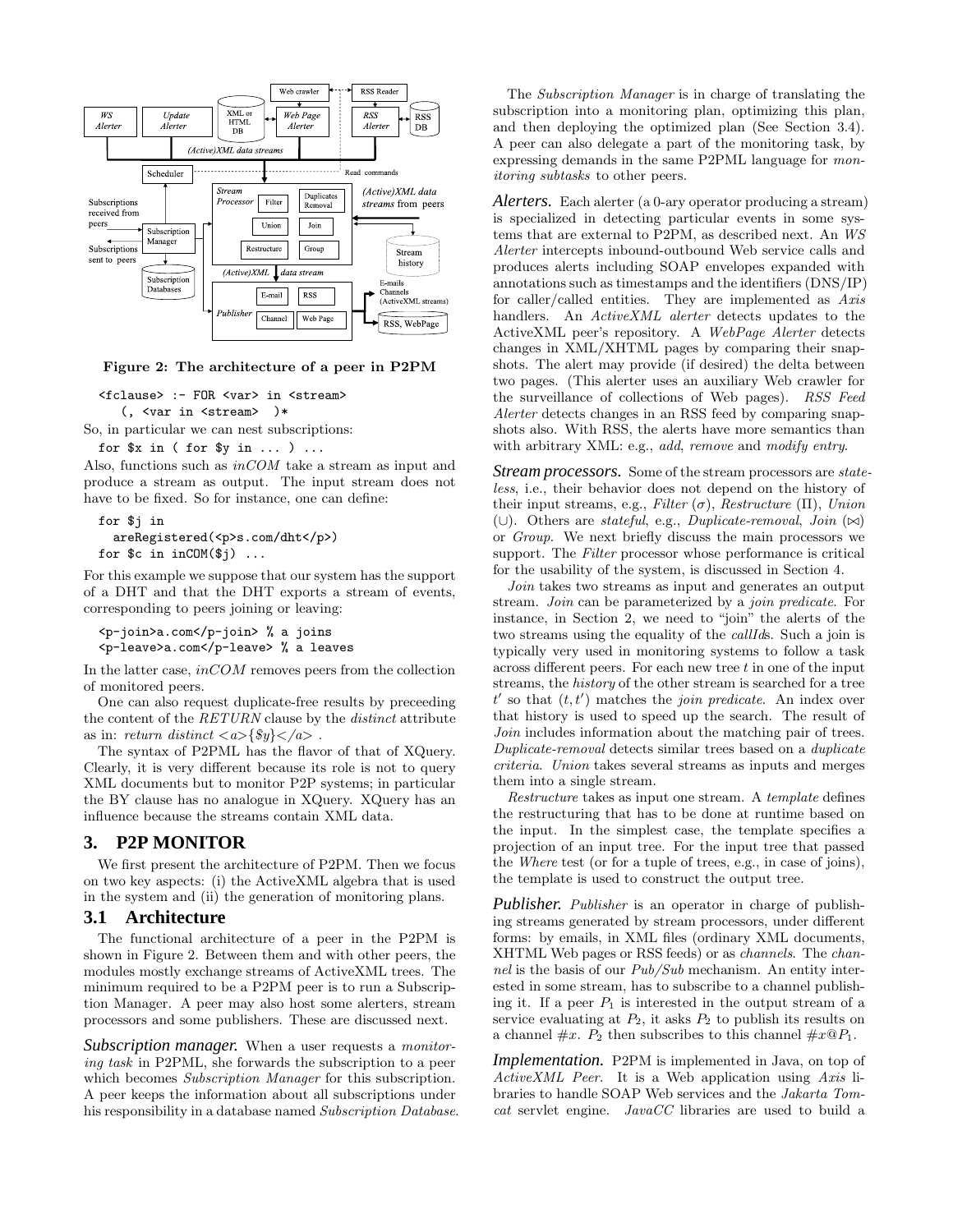parser for P2PML. Code from the YFilter [8] project was modified and used to implement an adaptable automatabased query processor for XML document streams.

#### **3.2 Streams, channels, services**

The language ActiveXML [5] has been proposed to support distributed query evaluation and optimization. The Active XML algebra [4] is an algebra over (Active) XML streams. We show here how it can serve as the basis of a P2P monitoring system. Indeed, P2PM is based on the exchange of ActiveXML streams and it uses the ActiveXML algebra. We briefly recall some definitions of ActiveXML and sketch the ActiveXML algebra.

An ActiveXML document is an XML document where some of the elements (sc elements), denote calls to Web services. The evaluation of such a call results in performing the call and enriching the document with its result (e.g., by appending the result at the place of the call). All the information needed for performing the call (e.g., for accessing the service, deciding when to perform the call or what to do with the result) is provided inside the sc element.

An XML (respectively, ActiveXML) stream is a possibly infinite sequence of XML (respectively, ActiveXML) trees. A particular symbol eos may be considered to denote the termination of the stream. Typically, a stream is sent from one peer to a set of peers using the concept of channel.

A channel is defined by a tuple (peerID, streamID, subscribers), where *peerID* is the peer that published this particular stream as a channel and subscribers is the set of peers interested in it. Note that subscribing to a monitoring task is different from subscribing to a channel. A monitoring task subscription is defining a complex distributed interaction between peers. Subscribing to a channel means expressing the will to receive the data published by the channel.

A subscription to a channel can be seen as a call to a service, where the result of the service call is a stream of ActiveXML trees. In ActiveXML terminology, this is a continuous service. The trees in the stream are received one after another in an asynchronous manner. Note that a noncontinuous service is a particular case: the service returns an ActiveXML tree followed by an eos.

We adopt the following ActiveXML notation. A document d or a service s at peer p, are denoted respectively  $d\mathbb{Q}p$ ,  $s\mathbb{Q}p$ . Some services, called generic, can be offered by many peers. In particular, query services can be offered by any peer with an XML query processor. Such a service is denoted  $s@any$ , e.g.,  $\sigma_{//a//b}$ @any. (In the following, a service s with no peer location is assumed to be s@any.) For deployment, the generic services will be replaced by concrete ones.

#### **3.3 The Stream Algebra**

We next briefly present the stream algebra. Details may be found in [4]. As in [4], we consider the following alphabets:  $D$  of *document names,*  $S$  of *service names,*  $P$  of *peer identifiers,*  $N$  of node *identifiers*,  $\mathcal L$  of *label identifiers* and  $\mathcal V$ of variables. Data variables are denoted as  $x, y$ ... and node variables as  $\sharp x, \sharp y$ .... The set S contains particular services: send, receive and eval. ActiveXML expressions are used to model distributed evaluations. For  $l \in \mathcal{L}$ , p and p' peers,  $d@p$  a document at p,  $s@p$  a service of arity k,  $n@p$  a node in some document at peer  $p$ , and the algebraic expressions  $e_1, e_2...e_k$ , the following are also algebraic expressions:

 $l\langle e_1, ..., e_k \rangle$ ,  $s@p(e_1, ..., e_k)$ ,  $d@p, eval@p(e_1)$ ,  $\widetilde{\mathit{sendop}}(n@p',e_1), \widetilde{\mathit{receiveop}}(n).$ 



Figure 3: Subscription Processing Chains

An executing service  $s@p$  is noted  $\circ s@p$ . A service that finished executing is noted  $\bullet s@p.$   $eval@p(s@p'(...))$  means p asks for the execution of  $s@p'$  (...) on peer p'.

The semantics of algebraic expressions are defined using rewriting rules. To illustrate them, we present only the two rules for service invocation.

1. Local service invocation

 $x_0@p : eval@p (s@p (..., t_i, ...)) \rightarrow$  $x_0@p : \circ s@p$  (...,  $eval@p(t_i)$ ,...)

2. External service invocation

 $\sharp x \mathbb{Q}p\langle eval \mathbb{Q}p(S\mathbb{Q}p'(...))\rangle \rightarrow$  $\sharp x@p$  (oreceive  $@p$  ()) &  $(new) \mathcal{Q}p' : eval\mathcal{Q}p'$   $(send\mathcal{Q}p'$   $(\sharp x \mathcal{Q}p, (s\mathcal{Q}p' (...))))$ 

In the second rule, Peer p asks p' to evaluate service  $s@p'$ (e.g., a local database call at  $p'$ ) and to send its (stream of) result(s) under the node  $\sharp x@p$ . Note the fact that p is executing receive() to accept data from  $p'$  and to place it at the right spot. The separator & between actions means that these are done concurrently (here, at peers  $p$  and  $p'$ ).

We also present an important rule for query optimization that illustrates the tight interaction with the local optimizer: If  $q \equiv q'(q_1, ..., q_n)$ , then

$$
eval@p(q@any) \leftrightarrow \\ eval@p(q'@any(q_1@any,...,q_n@any))
$$

Let us consider again the example of Section 2 and denote by out@a.com and out@b.com the two alerters over outgoing calls, and in@meteo.com the alerter on incoming calls. Let p be the peer that processes the subscription. Then the subscription is first compiled into the plan:

> $eval@p(publisher(\Pi_T))$  $\bowtie_P (\cup (\sigma_F(out@a.com)),$  $\sigma_F(out@b.com))$ ,  $\sigma_{F'}(in@meteo.com)))$

where  $T$  is the restructuring template,  $P$  the join predicate,  $F, F'$  some filtering over the out and in-calls, respectively. Observe that in the above expression, some services are still generic (i.e., non concrete). Observe that the selections were pushed as much as possible to the proximity of the sources to save on communications and that operators have not yet been "placed" with the exception of the alerters.

### **3.4 Monitoring plan generation**

As already mentioned, the subscription manager is in charge of compiling a subscription into a monitoring plan that will then be optimized. The monitoring plans are expressed in the algebra using the discussed operators, in particular,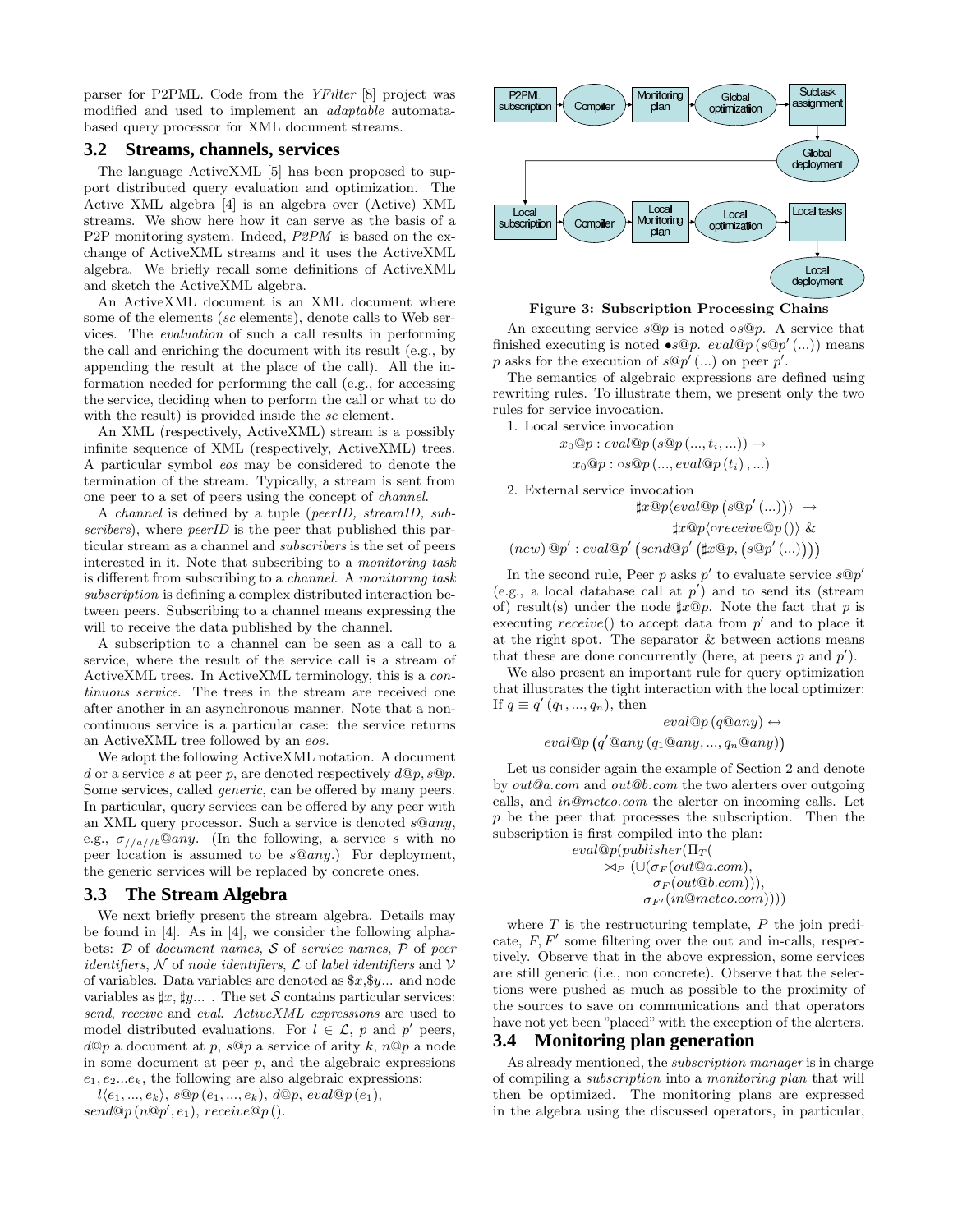



alerters, stream processors and publishers. Figure 3 presents the steps transforming a subscription into a running monitoring task. The processing phases are represented by ovals and the input/output data by rectangles. Observe that at the end of the top processing chain, the work is distributed between the peers in the system. Some of the work may be requested locally (observe the bottom processing chain).

In a first step, the subscription manager computes an optimized plan for the given subscription. The optimization is performed using algebraic rewrite rules and heuristics. In a second step, it searches for resources in the system that cover at least parts of the task plan. This is considered in Section 5. Finally, for the new tasks, the subscription manager assigns them to peers, trying to balance the load.

To illustrate the first step, let us consider again the example. Imagine that no existing stream was found that could serve (part of) the subscription. Suppose that the query optimizer selects the plan (using the ActiveXML syntax):

```
eval@p(publisher@p(\Pi_T@meteo.com()⊲⊳P @meteo.com(∪@b.com(σF@a.com(out@a.com),
                                \sigma_F<sup>(a)</sup>.com(out<sup>(a)</sup>b.com)),
                     \sigma_F ©meteo.com(in@meteo.com))))
```

```
By rewriting, this yields:
     % at p
  \circ \text{public} \cdot \text{in} \mathbb{Q} \text{ (} \sharp M \mathbb{Q} \text{) : } \text{or} \text{ (} \text{(-)} \text{)}& % at meteo.com
  \circ send@meteo.com(\sharp M@p, \circ \Pi_T@meteo.com)◦ ⊲⊳P @meteo.com(
                       ♯Y @meteo.com : ◦receive(),
                       \circ \sigma_{F'}@meteo.com(in@meteo.com))))
  & % at b.com
  ◦send@b.com(♯Y @meteo.com,
       \circ \cup \mathcal{Q}b.com(\sharp X\mathcal{Q}b.com: \text{or}eceive(),\circ \sigma_F \mathcal{Q}b.com(out\mathcal{Q}b.com))&\% at a.com
  \circ send@a.com(\sharp X@b.com, \circ \sigma_F@a.com(out@a.com))
```
Peer a.com filters its out-calls and sends its result to b.com. Observe the use of identifiers in  $\sharp X@b.com$  to denote the destination of the message, i.e., the place where the result of the filtering at a.com is expected. This is in fact supported by a publication in a channel, namely the  $X$  channel published by a. This will allow the reuse of this stream if some other peer is interested in the same filtering. Peer b.com filters its own out-calls, merges with the data received



from a.com. The result of the merge is sent to meteo.com, again via a channel, this time  $Y$ . This last peer joins what it receives with the result of the filtering of its in-calls. Finally, meteo.com also does a transformation  $(\Pi_T)$  to produce the results and sends it to p, via a last channel, namely M.

Observe that each expression involves only services executed at one of the peers. So, each peer can start performing its part of the global task. The same plan is represented graphically in Figure 4 for the three peers. Note that local subscriptions can also be expressed in the P2PML language. So, for instance, Peer a.com is assigned the task: for \$e in outCOM(<p>local</p>)

```
let $duration := $e.responseTimestamp
            - $e.callTimestamp
```
where

\$duration > 10 and \$e.callMethod = "GetTemperature" and \$e.callee = "http://meteo.com"

return \$e

by channel X and subscribe(b.com, #X, X)

Observe that the result is published as a channel to which peer b.com is automatically subscribed as a first client, and  $\#X$  indicates the place where this data is expected at peer b.com. Other peers may subscribe to this channel if desired.

# **4. FILTER**

In this section, we describe a most important stream processor, namely Filter. As we will see, Filter is based on two basic mechanisms: the Atomic Event Set Algorithm (AES for short) [15] for matching conjunctions of simple conditions and the YFilter Algorithm [8] for matching treepatterns. The goal is to support very high volume input streams. This is of first importance for filtering potentially heavy *source streams* coming from alerters: e.g., telecom services, produce huge volumes of notifications to be filtered.

In Section 2, we mentioned that the attributes of the root of a stream item often contain information important for filtering. At the same time, this information is easy to access without requiring complex computation and without the need to read the entire stream item. A system can support the filtering of a very high rate of stream items on the  $fly$  if only such simple conditions are checked. This is what we do next by separating the filtering in two stages. The first step consists in checking simple conditions. The second one treating complex conditions only sees a stream of items that is typically much smaller than the stream being filtered.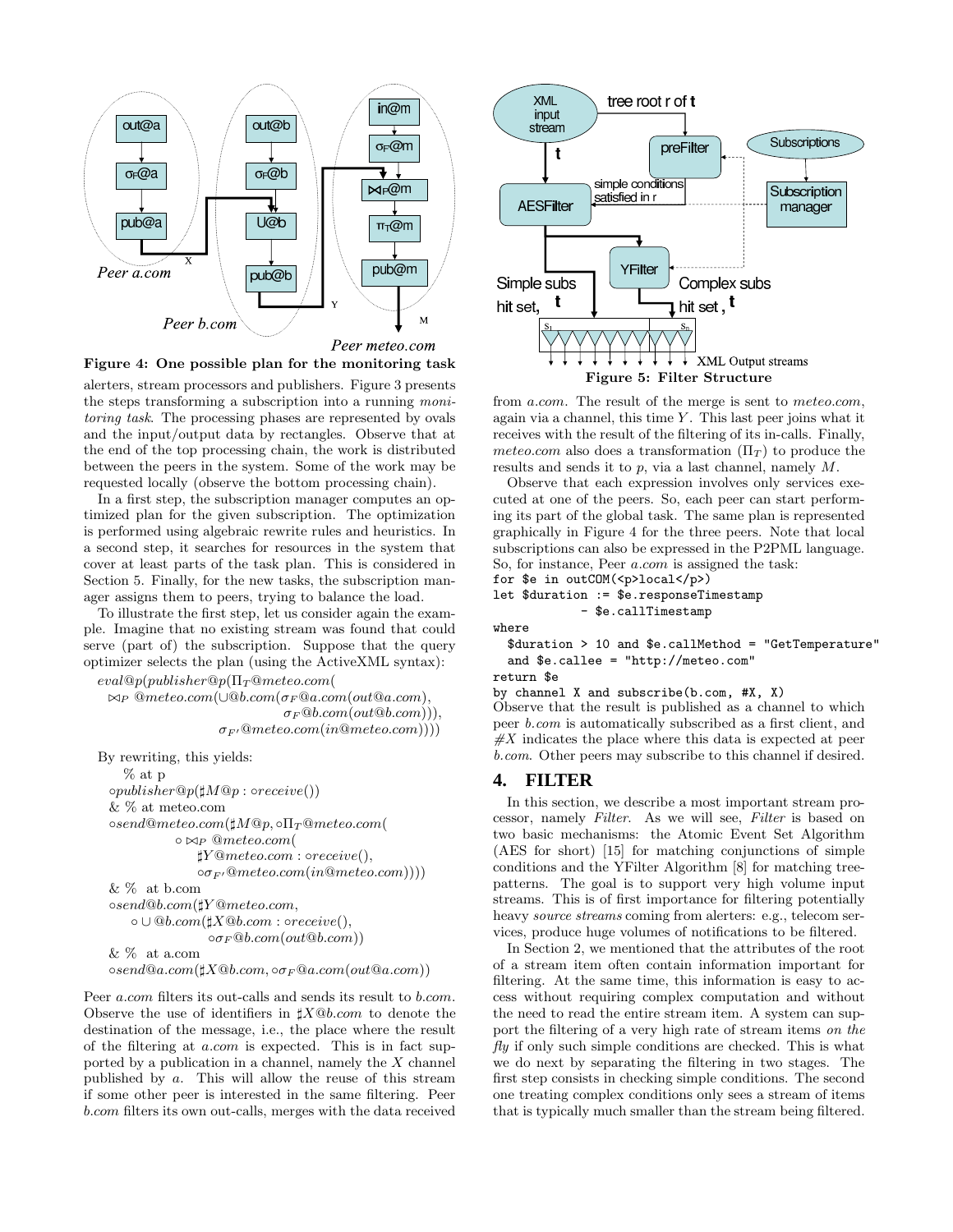

Figure 6: Atomic Event Set

More precisely, suppose we have to apply a large set  $\{S_i\}$ of subscriptions over a stream of XML documents. A subscription  $S_i$  is specified in Filter as a pair  $(Q_i, T_i)$  where  $Q_i$ is a conjunctive query and  $T_i$  a report template. For each tree t in the stream, Filter must find the  $Q_i$  that matches t. When a matching is found, it also has to apply the template  $T_i$  but since the main performance issue is to detect the matchings, this aspect will be ignored here. For this section, we will refer to  $Q_i$  as subscription.

The subscriptions supported by Filter may include simple conditions, i.e., equalities or inequalities ( $\neq$ ,  $\leq$ ) between the attributes of the root node of  $t$  and constants. An example of simple condition is  $% \mathcal{E}$ *callee* = "http : //meteo.com". For each  $Q_i$ ,  $Q_i = \wedge_j C_{ij} (\wedge Q'_i)$  where the  $C_{ij}$  are simple conditions and  $Q'_i$  performs the remaining complex filtering if needed. We consider here that  $Q_i'$  is a general tree-pattern query. If there is no  $Q'_i$ , the subscription is said to be *simple*; otherwise, it is complex. Filtering is performed by three modules: preFilter, AESFilter and  $YFilter_{\sigma}$ .

*preFilter.* The preFilter module is an automaton that, for each document  $t$ , reads the first tag of  $t$  (so, in particular, the root's attributes ). It tests the simple conditions which are organized in a hash-table with the attribute name as key and the condition as value.

*AESFilter.* AESFilter is a modified version of the hash tree technique of [15]. Figure 6 represents the hash tree for the subscriptions. The AES algorithm assumes that the set of simple conditions is ordered. So we assume this is the case. preFilter produces an ordered sequence of the simple conditions satisfied by t. AESFilter feeds that sequence in the hash tree to obtain the simple subscriptions that are satisfied by t and the active complex subscriptions, i.e., those with simple conditions satisfied.

$$
Q_1 = C_1, C_2, Q'_1
$$
  
\n
$$
Q_2 = C_1, C_2, Q'_2
$$
  
\n
$$
Q_3 = C_3, Q'_3
$$
  
\n
$$
Q_4 = C_1, C_3, Q'_4
$$
  
\n
$$
Q_5 = C_1
$$
  
\n
$$
Q_6 = C_1, C_2, C_4, Q'_6
$$

The structure used by the *Atomic Event Sets* algorithm is a hash-tree. The root hash-table, named  $H$ , has for entries simple conditions specified by the subscriptions in the system. (To simplify, we ignore subscriptions with no simple conditions.) An entry, say the entry for  $C_{i_1}$  possibly contains a pointer to another hash table, named  $H_{i_1}$  which contains entries for the conditions that follow condition  $i_1$  in some subscriptions. A hash-table in this structure corresponds to a prefix in some subscription.  $H_{i_1,i_2,...,i_k}$  exists if at least one subscription has as prefix the sequence:  $C_{i_1}, C_{i_2}, ..., C_{i_k}$ . In the example,  $H_{1,2}$  contains  $C_4$  that follows after the sequence  $C_1, C_2$  in subscription  $Q_6$ .

The structure we use to implement our AESFilter corresponds only to the simple conditions of the subscriptions. The markings correspond to the subscriptions that are still active after the processing of the simple conditions, meaning that their complex queries have to be evaluated by the  $YFilter_{\sigma}$ . The marked cells are the last simple conditions in at least one subscription. For instance, the condition  $C_3$ in the hash-table  $H_1$  is the last simple condition for  $Q_4$ . Its marking is  $Q_4$ . Details on the AES may be found in [15].

AESFilter is called with as input, the ordered list of conditions detected as valid by preFilter in the XML tree. It returns (i) the list of simple subscriptions satisfied by the tree, and (ii) the complex queries that have to be executed by the  $YFilter_{\sigma}$ , i.e., such that all the corresponding simple conditions are satisfied by the document. As shown in [15], this organization scales with the number of subscriptions.

*YFilter<sub>σ</sub>*. Lastly, YFilter<sub>σ</sub> uses the YFilter algorithm to test on t the query  $Q_i'$  for each active subscription  $Q_i$ . Observe that we run a different filter  $YFilter_{\sigma}$ , depending on the complex subscriptions that passed the AESFilter test. If we suppose t satisfies  $C_1, C_3$  in the example, AESFilter will detect  $Q_5$  as a matching simple subscription and  $Q_4, Q_3$ as active complex subscriptions. Then  $YFilter_{\sigma}$  is adapted to check only for the complex queries  $Q'_4$  and  $Q'_3$ . Suppose that  $Q'_4$  only is verified. The matchings are  $Q_4$  and  $Q_5$ .

 $YFilter_{\sigma}$  is a modified version of the YFilter automaton. Given the set  ${Q'_i}$  of queries corresponding to the complex subscriptions, we construct a YFilter automaton. Now, given a tree  $t$ , only certain subscriptions are active so the automaton is virtually pruned to adapt to the specific filtering task for  $t$ . As shown in  $[8]$ , this is a most efficient organization that scales with the number of subscriptions because it groups path queries based on their common linear prefixes.

Figure 5 describes the Filter's architecture consisting mainly of the three modules previously described. Dotted arrows represent the flow of data corresponding to the offline adjustment of the filter when the subscription database changes. Plain arrows correspond to the data flowing in the Filter during the processing of an XML document coming on the input stream. Input data for the Filter is figured in ovals.

*Web service calls.* To conclude this section, we consider a particular aspect of the filter, namely the use of external services. This is a place where the fact that the trees we monitor may be active (i.e., in ActiveXML) is particularly relevant. Such a tree may include calls to a Web service which provides, on demand, a part of the document that was considered too big to be passed into the stream. Let us consider the following XML document coming on a stream:

```
<root attr1="x" attr2="y">
 <sc service="storage" address="site">
    <parameters>...</parameters>
\langle/sc\rangle</root>
```
The active part is rooted at the element sc. Suppose that the call to service storage@site would evaluate to: <c><d>...</d></c>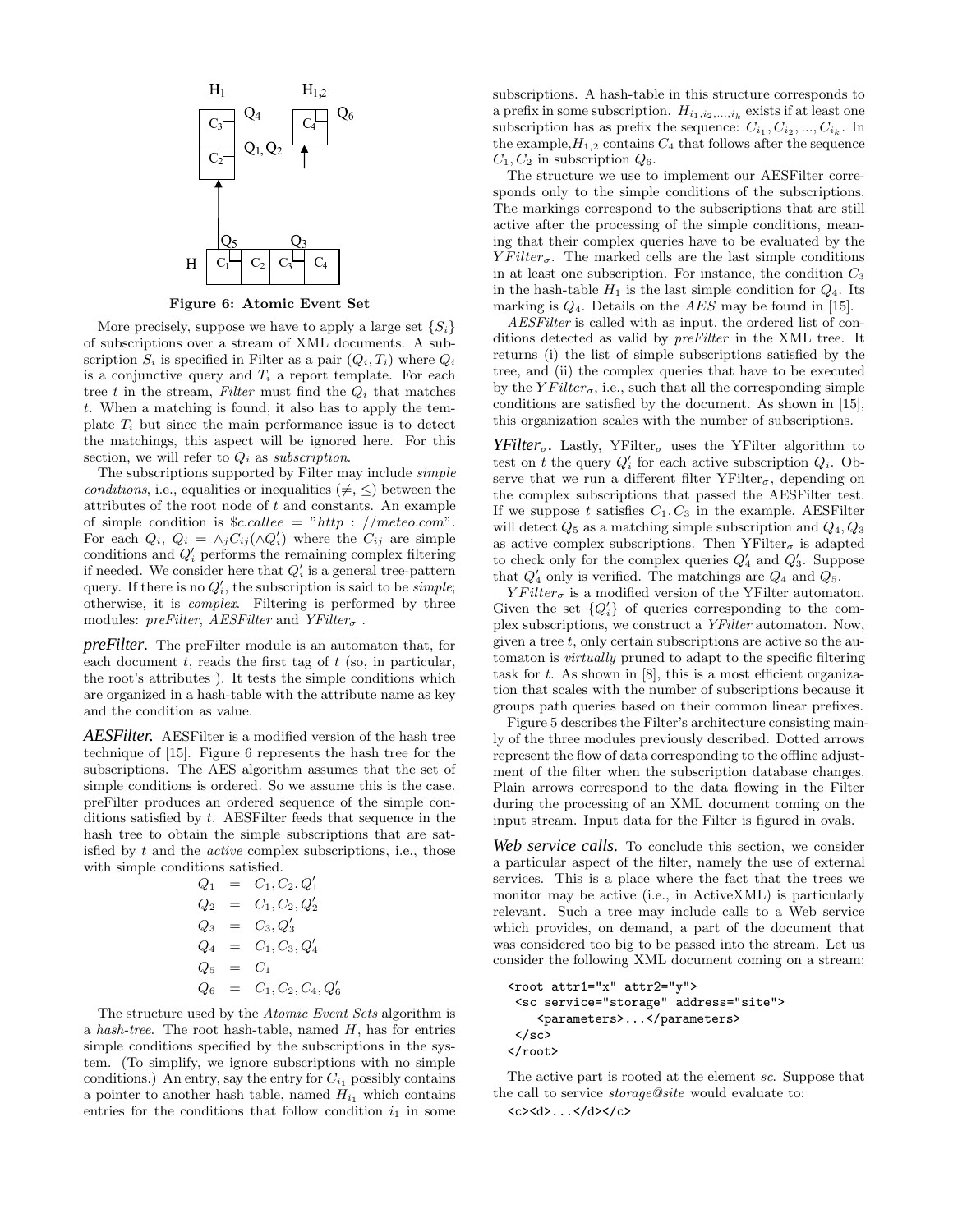This data would replace the subtree rooted at sc. Let us also assume that a subscription filters this stream with the query:

#### \$item.attr1="x" and \$item.attr2="z" and \$item//c/d

The Filter first evaluates the simple conditions, i.e. the conditions on the root attributes. Since the checking for the second condition fails, it will not pursue the checking of the XPath expression. Observe that by replacing the service call subtree with the result of the Web service call, the XPath expression would evaluate to true. Our strategy avoids the unnecessary call to service storage@site.

#### **5. STREAM REUSE**

This section presents P2PM's support for stream reuse.

P2PM is a P2P platform providing monitoring services. Services such as Selection, Join, Restructure or Publisher are provided by the peers but each peer does not have to support all services. For instance, a PDA may refuse to support an expensive service such as *Join* whereas, an enterprise server may typically be willing to do it. When a new monitoring subscription is submitted to a Subscription Manager at a particular peer, an essential aspect of its work is to determine which already existing streams may be reused for that task to save CPU consumption and network traffic. Since monitoring subscriptions are tasks that execute over long periods of time, it is therefore important to pay once for optimizing the monitoring plan.

To support stream reuse, the system provides a Stream Definition Database that contains the description of all available streams. This database is implemented using the KadoP [3] system, a P2P XML index and repository over a DHT system. The motivation is that a centralized database would potentially be a bottleneck. All the peers in the KadoP network can participate in the storage and indexing of the Stream Definition Database. One can efficiently discover streams of interest even when millions of streams have been declared by tens of thousands of peers.

*Stream representation.* The description of streams is maintained in a database. The system provides services for publishing information about existing streams, and for querying this information in particular for stream reuse. The information about some stream is defined with XML data:

<Stream PeerId="..." StreamId="..." isAChannel="..."> <Operator>...</Operator><Operands>...</Operands> <Stats>...</Stats>

#### </Stream>

The pair (*StreamId,PeerId*) fully identifies the stream.

Operands provides the list of pairs  $(OPeerId, OStreamId)$ of operands, and Stats provides statistical information maintained for the stream such as the average volume of data in the stream for some period of time. The Operator argument specifies the operator that is used to produce this stream. When the set *Operands* is empty, this means that the stream is a monitoring source, in other words, it is produced by an alerter. The boolean attribute isAChannel specifies if the stream is published under the form of a channel or not. Recall that a channel is a stream that has been published. A channel is typically multicasted to several peers, so PeerId is not the single peer that can provide this data. The information about a particular channel is also defined in XML:

```
<InChannel PeerId="..." StreamId="..."
ReplicaPeerId="..." ReplicaStreamId="..."/>
```


Figure 7: Stream Replication and Equivalence

Suppose peer  $p$  published a stream  $s$  in a channel and that peer  $p'$  subscribes to that channel. Then  $p'$  may choose to publish this information to let it be known that he can also provide  $(p, s)$ . To do so, it also has to provide an Id for the replica, s'. The attributes would be in order  $p, s, p'$  and s'.

When we publish the specification of a stream, we always do it with respect to the original streams and not to the replica. For instance, suppose that a peer provides some filtering of  $s' @ p'$ , say  $s'' @ p''$ . When declaring this new stream, it will use  $s@p$  as operand. So, even if "physically"  $s''@p''$  is obtained by filtering  $s' \mathbb{Q} p'$ , it is viewed *semantically* as a filtering of s@p. This greatly facilitates the re-use of streams.

*Algorithm for discovering useful streams.* The algorithm searches for existing streams that can be used for serving a newly declared subscription. Suppose the subscription is a selection over the Web communications at peer  $p_1$ . One first queries the database to see if a communication alerter for  $p_1$ exists. Say it does and its output stream is  $s_1@p_1$ . Then one queries the database to see whether there is a filtering of  $s_1@p_1$  that performs the desired task (see Figure 7).

Since the operators have been published over the original streams, we are concerned only with searching operators on original versions of the streams. The issue of replicas comes only in a second stage, namely when we have discovered a stream we are interested in and when we have to select either this original stream or one of its replicas. This selection is guided by the optimizer. Typically, we select as provider a peer that is preferably "close" (networkwise) and not overloaded. Clearly, the notion of replica is not a full answer to stream equivalence. Indeed, one can find in Figure 7 an example of two streams that are equivalent (because of the equivalence of algebraic expressions) without being replicas. The Reuse algorithm works on a monitoring plan, trying to find sub-plans already supported by existing streams. Reuse starts its search from the sources of the monitoring stream. For instance, if a source stream in the subscription involves incoming communications at Peer  $p_1$ , we can use the following XPath query to find streams produced by alerters on  $p_1$ , assuming the variable  $\$_{p_1}$  holds the peer ID:

#### /Stream[@PeerId = \$p1][Operator/inCom]

Suppose now that we found that  $s_1$  contains alerts on incoming calls and that we want some particular filter over  $s<sub>1</sub>$ . The following query returns all possible candidates that filter  $s_1$  assuming  $(\$_{p_1}, \$_{s_1})$  holds the peer and stream ID:

## /Stream[Operator/Filter]

[Operands/Operand[@OPeerId=\$p1][@OStreamId=\$s1]] Now consider the more complex monitoring plan corresponding to the evaluation of the following expression:

 $\bowtie_P (\sigma_F (inCOM@p_1), outCOM@p_2)$